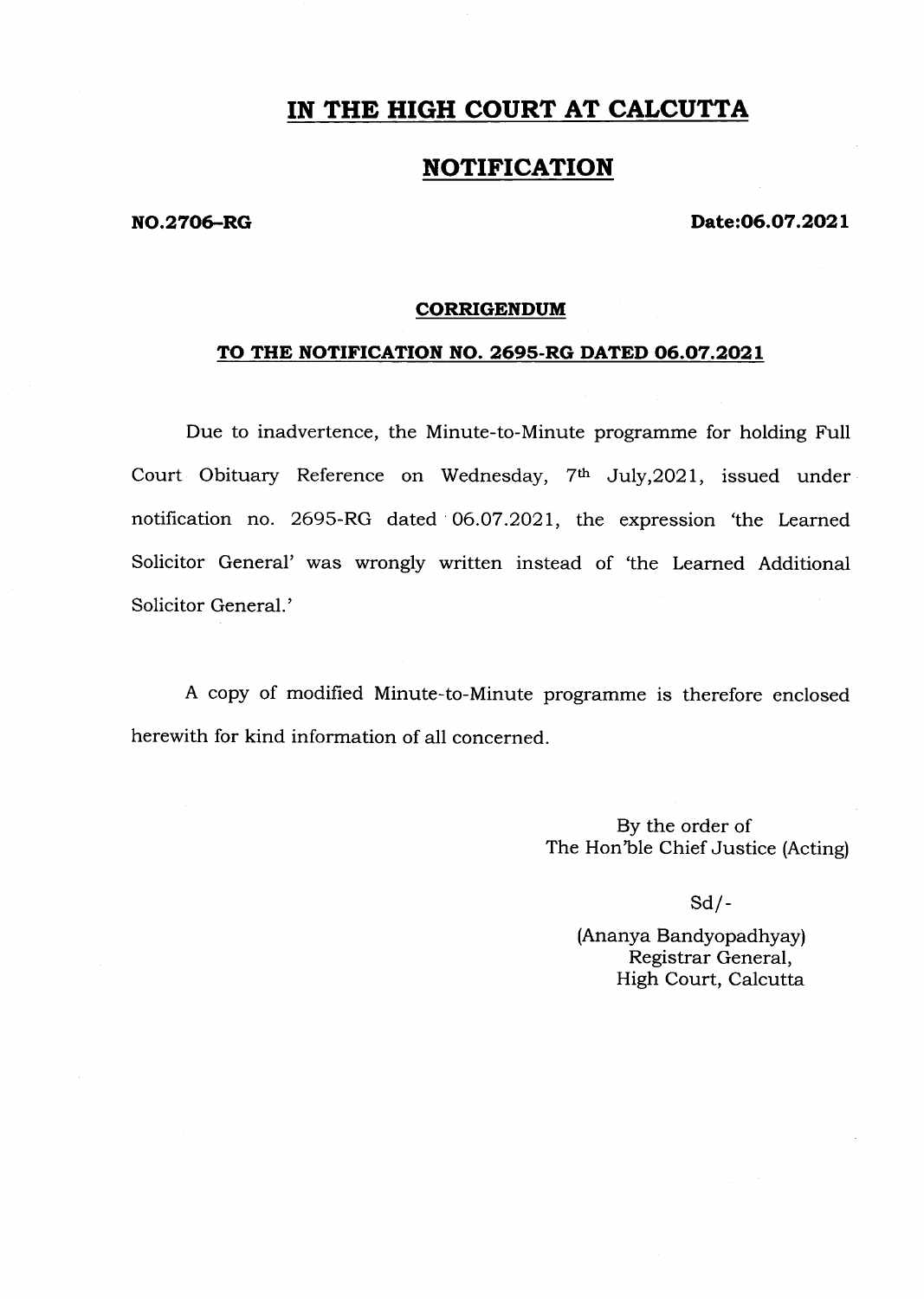### MINUTE-TO-MINUTE PROGRAMME

Full Court Obituary Reference in memory of:

Justice Shukla Kabir (Sinha), Justice S.K. Guin, Justice D.K. Basu and Justice D.P. Sengupta, former Judges of this Hon'ble Court

**AND** 

# Mr. P.C. Sen and Dr. Debi Prosad Pal, Senior Advocates, and Mr. Uttam Kumar Majumdar, Senior Member of the Bar

<sub>on</sub>

Wednesday, July 7, 2021, at 2.00 p.m. In Court Room No.1

### $PART - 1$

|         | Arrival of the Hon'ble Chief Justice (Acting) and the Hon'ble Judges in<br>Court Room No1.                                                                                                                                                                                                                             |
|---------|------------------------------------------------------------------------------------------------------------------------------------------------------------------------------------------------------------------------------------------------------------------------------------------------------------------------|
|         | The Registrar General will seek permission of the Hon'ble Chief Justice<br>(Acting) to commence the proceedings.                                                                                                                                                                                                       |
|         | The Learned Registrar General will request the Hon'ble Chief Justice<br>(Acting) to address.                                                                                                                                                                                                                           |
|         | Address by the Hon ble Chief Justice (Acting) in the memory of Justice<br>Shukla Kabir (Sinha), Justice S.K. Guin, Justice D.K. Basu and Justice<br>D.P. Sengupta, former Judges of this Court.                                                                                                                        |
|         | Thereafter, the Registrar General will request the learned Advocate<br>General, the learned Additional Solicitor General, the President/Secretary<br>of the Bar Library Club, the President/Secretary of the Bar Association<br>and the President/Secretary of the Incorporated Law Society. to address<br>one by one. |
|         | Address by the learned Advocate General.                                                                                                                                                                                                                                                                               |
|         | Address by the learned Additional Solicitor General.                                                                                                                                                                                                                                                                   |
|         | Address by the President/Secretary of the Bar Library Club.                                                                                                                                                                                                                                                            |
|         | Address by the President/Secretary of the Bar Association.                                                                                                                                                                                                                                                             |
|         | Address by the President/Secretary of the Incorporated Law Society.                                                                                                                                                                                                                                                    |
| PART-II |                                                                                                                                                                                                                                                                                                                        |
|         | The Registrar General will request the learned Advocate General, the<br>learned Additional Solicitor General the President/Secretary of the Bar                                                                                                                                                                        |